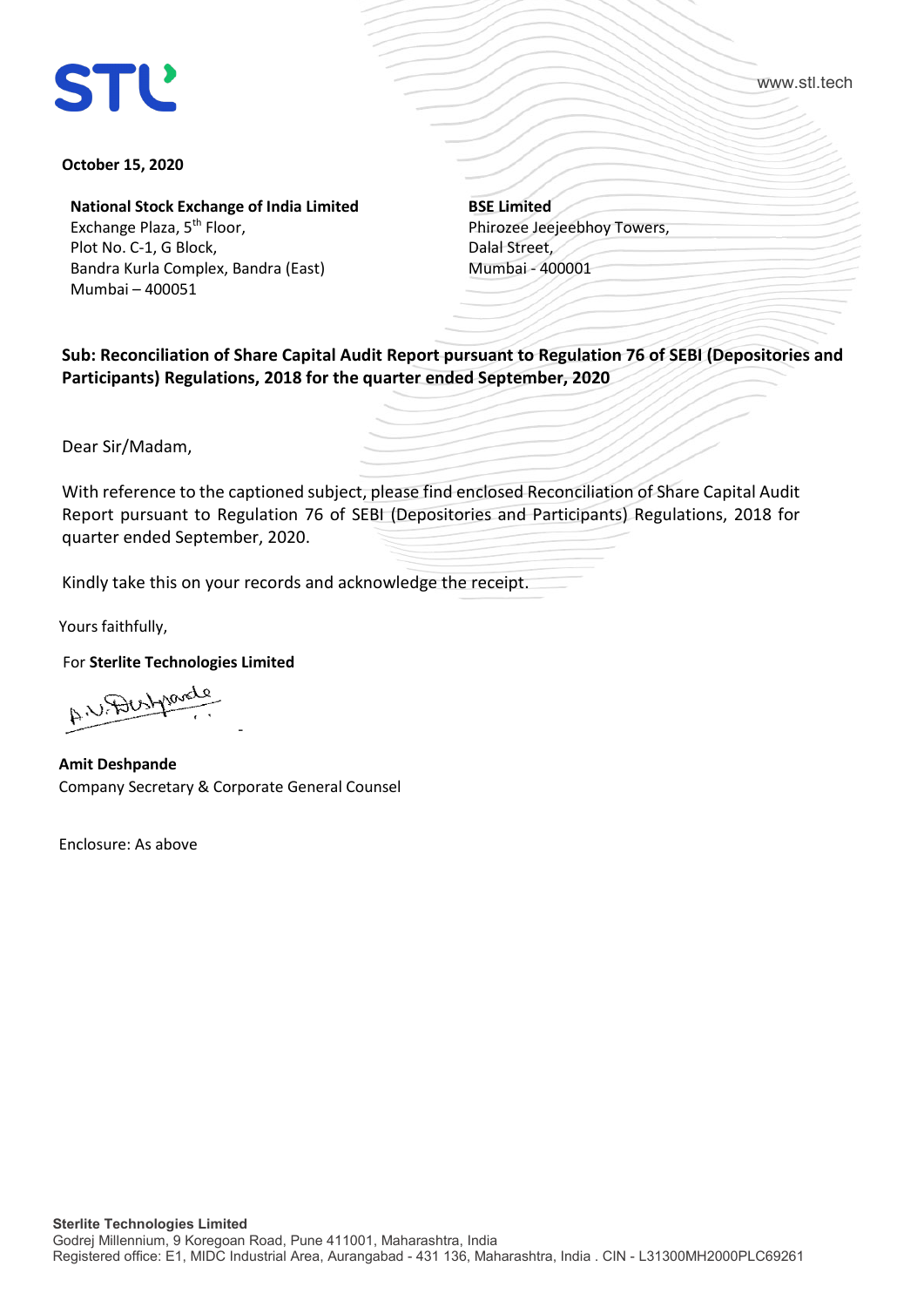Os **S ANAND SS RAO**  M.Com., LL.B., F.C.S Flat No.511 , Kanchanjunga Aditya Enclave, Ameerpet, Hyderabad - 500038.

| nyuerupuu – <del>Juuss</del> o. |                      |
|---------------------------------|----------------------|
| Mobile                          | 092461 53677         |
| Tele                            | 040 23738398         |
| Fax                             | 040 23738398         |
| E-mail                          | anandssrao@gmail.com |
| Website                         | www.anandssrao.com   |

## RECONCILIATION OF SHARE CAPITAL AUDIT REPORT FOR THE QUARTER ENDED 30-09-2020.

COMPANY SECRETARY IN PRACTICE

| 1. | Report for quarter ended                                                 | 30-09-2020                                                                              |  |  |
|----|--------------------------------------------------------------------------|-----------------------------------------------------------------------------------------|--|--|
| 2. | <b>ISIN</b>                                                              | INE089C01029                                                                            |  |  |
| 3. | <b>Face Value</b>                                                        | $Rs.2/-$ each                                                                           |  |  |
| 4. | Name of the Company                                                      | M/s. STERLITE TECHNOLOGIES<br><b>LIMITED</b>                                            |  |  |
| 5. | <b>Registered Office Address</b>                                         | E 1, MIDC Industrial Area,<br>Waluj, Aurangabad, Maharashtra<br>431136 INDIA            |  |  |
| 6. | <b>Correspondence Address</b>                                            | 4th Floor, Godrej Millennium, 9,<br>Koregaon Road, Pune - 411001,<br>Maharashtra, INDIA |  |  |
| 7. | <b>Telephone and Fax Nos.</b>                                            | Ph. No: 020 30514000<br>Fax No.020-30514113                                             |  |  |
| 8  | <b>Email Address</b>                                                     | amit.deshpande@sterlite.com                                                             |  |  |
| 9. | Name of the Stock Exchange where the company's<br>Securities are listed: | 1. BSE Limited, Mumbai<br>2. The National Stock Exchange of<br>India Ltd.               |  |  |

|     |                                                                       | <b>Number of Shares</b> | % of Total Issued Capital |
|-----|-----------------------------------------------------------------------|-------------------------|---------------------------|
| 10. | <b>Issued Capital Equity</b>                                          | 395689453               | 100.00                    |
| 11. | Listed Capital (Exchange Wise) - All<br>SEs: (as per company records) | 395095987*              | 100.00                    |
| 12. | Held in dematerialised form in CDSL                                   | 40450651                | 10.22                     |
| 13. | Held in dematerialised form in NSDL                                   | 352269988               | 89.03                     |
| 14. | Physical                                                              | 2968814                 | 0.75                      |
|     | 15. Total No. of Shares (12+13+14)                                    | 395689453               | 100.00                    |
|     |                                                                       |                         |                           |

**NA** 

16. Reasons for differences if any ,between (10&11), (10&15), (11&15)

\*Listing Approval for ESOP Allotment was pending as on 30<sup>th</sup> September, 2020.

Branco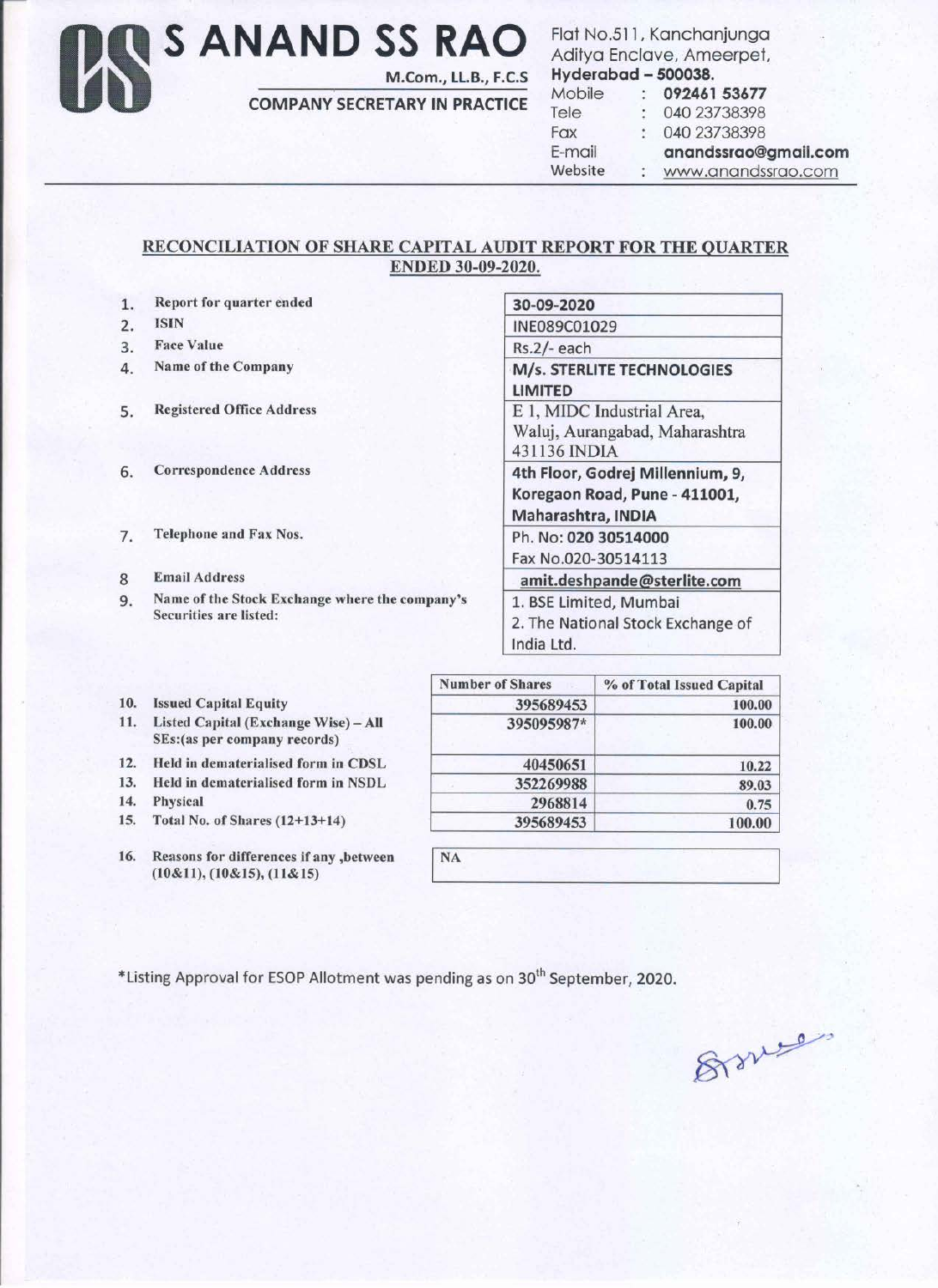17. Certifying the details of changes in share capital during the quarter under consideration as per Table below:

| Particulars                                                      | No. of<br><b>Shares</b> | Applied<br>$/$ Not<br>Applied<br>for<br>listing | <b>Listed on Stock</b><br>Exchange<br>(Specify name) | Wheth<br>er<br>intima<br>ted to<br><b>CDSL</b> | Whethe<br>intimat<br>ed to<br><b>NSDL</b> | In-principle<br>approval<br>Pending for<br>Stock<br>Exchange(s)<br>(Specify<br>Names) |
|------------------------------------------------------------------|-------------------------|-------------------------------------------------|------------------------------------------------------|------------------------------------------------|-------------------------------------------|---------------------------------------------------------------------------------------|
| Buy back of<br>$-49,60,000$<br>equity share                      | $-49,60,000$            | Not<br>Applica<br>ble                           | <b>BSE Ltd</b><br><b>NSE</b>                         | <b>YES</b>                                     | <b>YES</b>                                | Not<br>Applicable                                                                     |
| <b>ESOP</b><br>allotment<br>made on 21 <sup>st</sup><br>Sep 2020 | 593466                  | Applied                                         | <b>BSE Ltd</b><br><b>NSE</b>                         | <b>YES</b>                                     | <b>YES</b>                                | Not<br>Applicable                                                                     |

18. Register of Members is updated (Yes /No) YES If not, updated upto which date

19. Reference of previous quarter with regard to excess dematerialized shares, if any -NIL-

20. Has the Company resolved the matter mentioned in Point No.19 above, in the current quarter? If not reason why? -NA-

21. Mention the total no. of requests, if any, confirmed after 21 days and the total no. of requests pending beyond 21 days with the reasons for delay.

| Total No. of demat requests      | No. of<br>requests | No. of<br>shares | Reasons for delay |
|----------------------------------|--------------------|------------------|-------------------|
| Confirmed after 21 days          | $-NIL-$            | $-NIL-$          | $-NIL-$           |
| Pending for more than 21<br>days | $-NIL-$            | $-NIL-$          | $-NIL-$           |

& mus